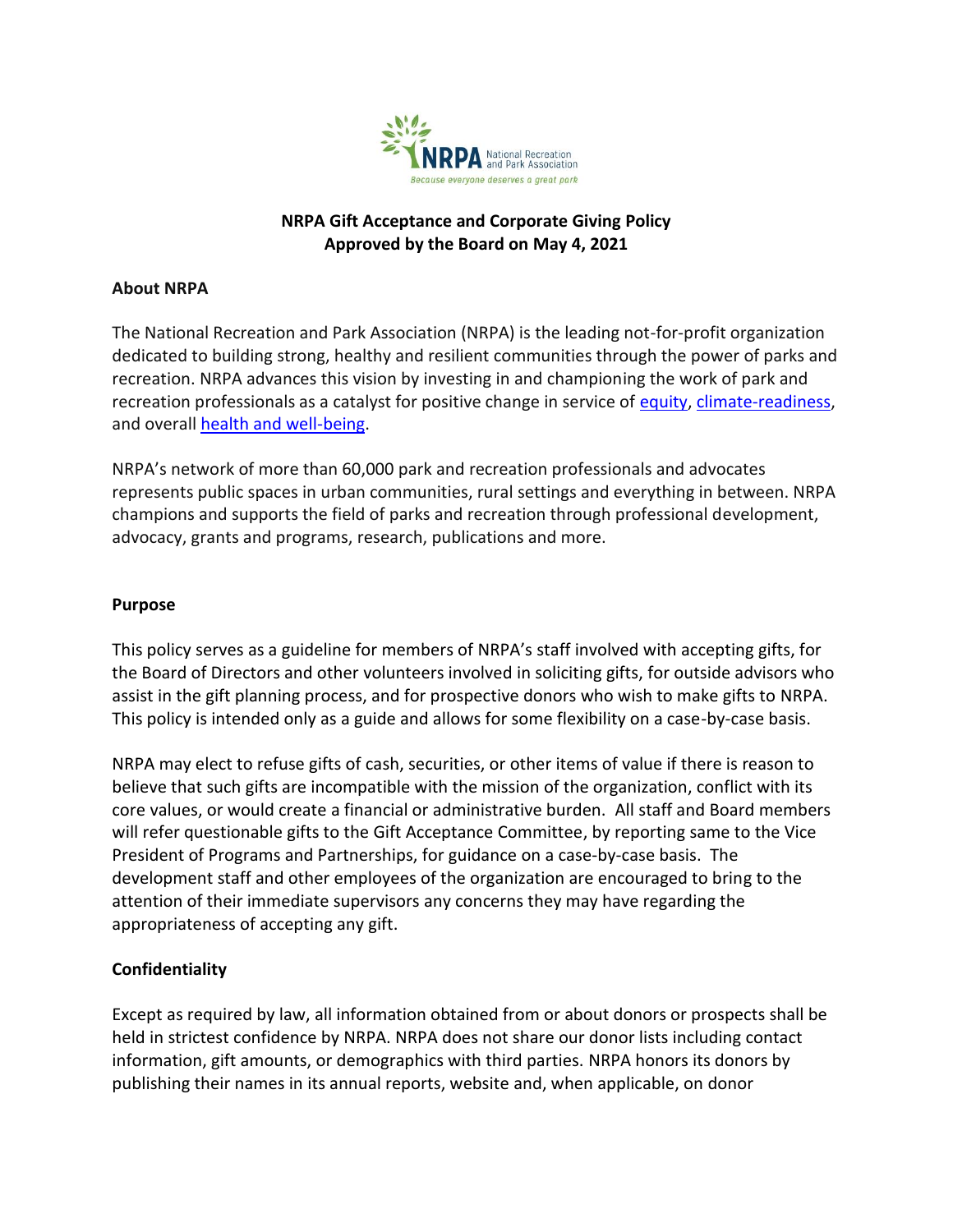recognition displays. Donors may request for their name, gift amount, or conditions of the gift to not be made public.

#### **Gift Acceptance Committee**

A Gift Acceptance Committee shall be appointed by NRPA's Board of Directors and shall consist of at least two board members, including one member of the Fund Development and Executive committees, the President and CEO, the Senior Director of Development, Vice President, Programs and Partnerships, Vice President, Communications and Chief Marketing Officer, and the Vice President, Operations and Chief Financial Officer. Legal counsel may also be included when deemed necessary by the committee. The primary responsibilities of the Gift Acceptance Committee shall be to assess proposed gift transactions referred to them by staff members and reviewed by the Vice President of Programs and Partnerships, who shall also function as the committee chair. The committee shall use a Gift Acceptance worksheet or other standard rubric to evaluate questionable gifts. Members of the Gift Acceptance Committee, whether staff, board or volunteers are expected to disclose any conflicts of interest and to recuse themselves from the discussions and decisions for gifts requiring review by the Gift Acceptance Committee.

### **General Policy**

With such decision made at NRPA's sole discretion, NRPA shall not accept gifts that:

- 1) Do not align with NRPA's mission and values;
- 2) Would jeopardize NRPA's status as an exempt organization under federal or state law;
- 3) Are too difficult or expensive to administer;
- 4) Are for purposes that do not further NRPA's Strategic Plan goals;
- 5) Could damage the reputation of NRPA; or
- 6) Do not comply with NRPA's policies, business structure or applicable legal requirements.

### **Policy Regarding Specific Types of Gifts**

### **A. Gifts Generally Accepted**

1) **Unrestricted Gifts:** NRPA will accept unrestricted gifts without review. For donations of \$100,000 or more, the identity of the donor will be vetted with respect to any reputational or policy issues and can be turned over to the Gift Acceptance Committee. Checks shall be made payable to the Organization. In no event shall a check be made payable to an individual volunteer or staff.

2) **Tangible Personal Property:** NRPA may accept certain gifts of tangible personal property, including real estate. Such gifts are to be converted to cash as soon as possible and the funds raised deposited into an NRPA bank account. NRPA reserves the right to refuse conveyance of gifts based on this gift acceptance policy and the ease with which such property can be sold. NRPA reserves the right to dispose of all gifts of personal property in its sole discretion.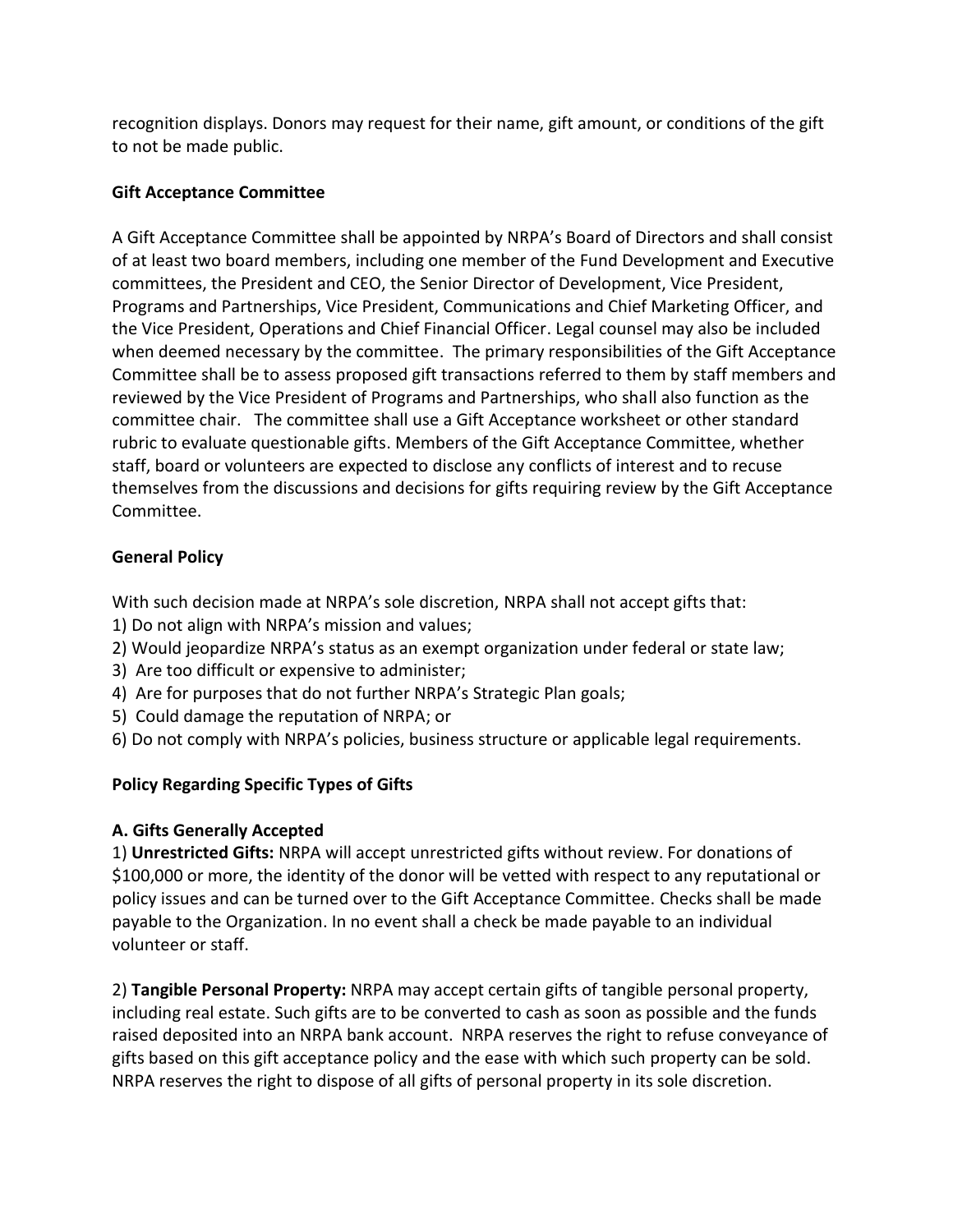3) **Restricted gifts:** NRPA will accept restricted gifts from corporations, foundations, individuals, and the federal government submitted through proposal, application, or letter and where they align with NRPA's mission, tax-exempt purposes, strategic plan and program goals. NRPA requires a written and signed contractual agreement outlining the terms and conditions of restricted gifts. See additional corporate giving requirements below.

4) **Gifts of publicly traded stock**: All stocks shall be sold as soon as practical following receipt. In rare instances NRPA's VP of Operations and Chief Financial Officer may direct the delay of such sale to verify alignment with this gift acceptance policy, verify the source of funds or to take other relevant steps.

5) **Gifts from IRA or other retirement accounts:** NRPA will accept donations where NRPA has been named as a beneficiary in an IRA or other retirement account.

6) **Gifts through a Donor-Advised Fund:** NRPA will accept gifts made through a Donor-Advised Fund.

7) **Estate or other Bequest gifts:** NRPA will generally accept gifts to further the mission of the organization, although certain types of gifts may require additional time for establishing.

## **Use of Legal Counsel**

NRPA may seek the advice of legal counsel in matters relating to acceptance of gifts where appropriate. Review by counsel is recommended for:

1. Review of closely held stock transfers that are subject to restrictions or buy-sell agreements.

2. Review of documents naming NRPA as Trustee.

3. Review of all gifts involving contracts where NRPA assumes an obligation.

4. Review of all transactions with potential conflict of interest that may invoke IRS sanctions.

5. And such other circumstances in which use of counsel is deemed appropriate by staff, the Board of Directors, or the Gift Acceptance Committee.

# **Administrative Guidelines**

1. NRPA shall not act as an executor (personal representative) for a donor's estate.

2. NRPA shall consult with legal counsel when it is being asked to serve as a co-trustee on a charitable remainder trust when the trust names NRPA as a beneficiary of 50% or more of the trust. The donor's own counsel must review the documents at the donor's cost under circumstance when the Gift Acceptance Committee has approved.

3. All donors will be encouraged to seek their own financial and legal counsel in matters related to tax and estate planning.

4. For our development staff, NRPA will not pay compensation or enter into a contract that is based on a percentage of contributions; nor will NRPA compensate third-parties with finder's fees or contingent fees tied to specific donors.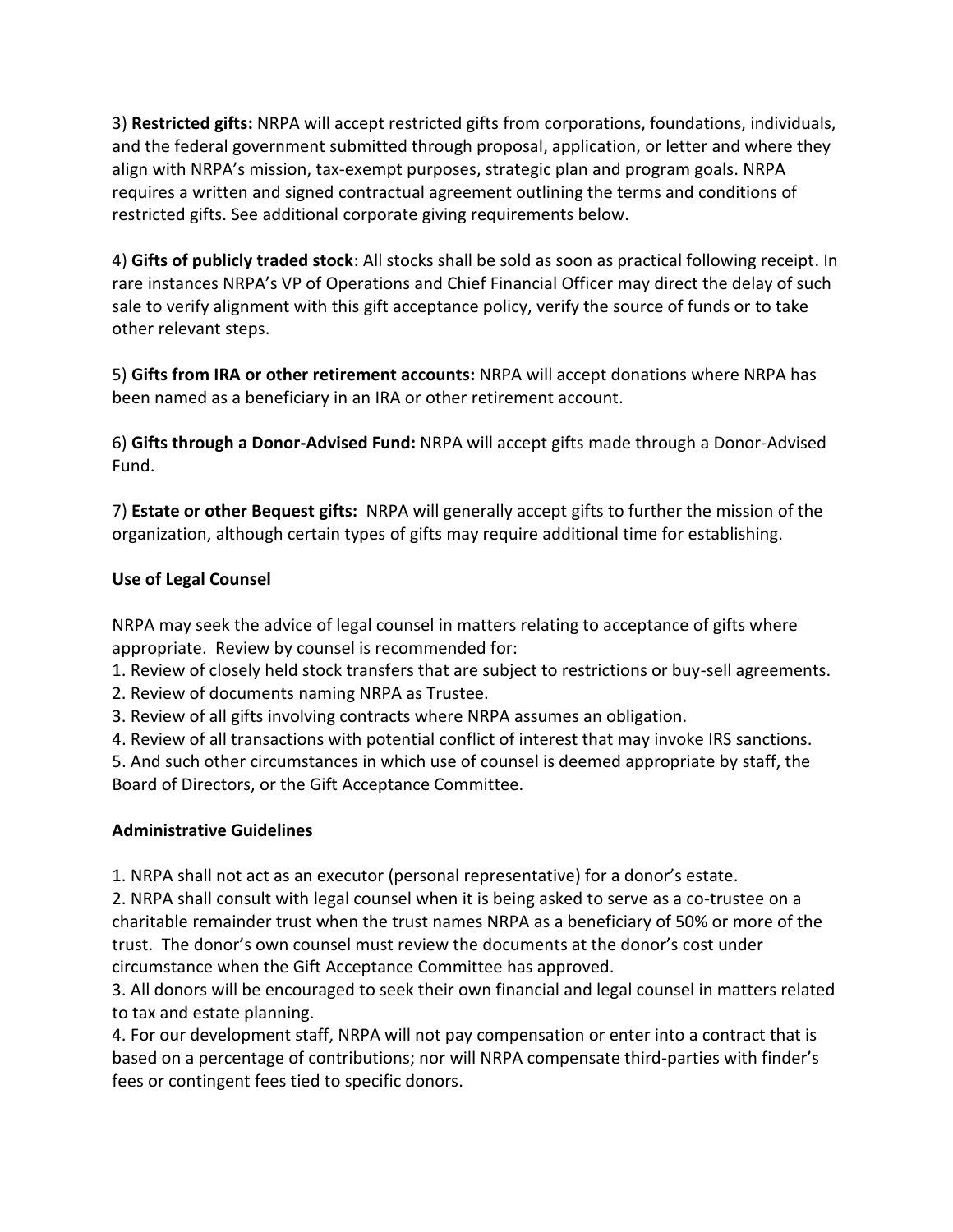#### **Corporate Giving**

In its search for funding to support NRPA's strategic plan and approved program objectives, NRPA will solicit corporations with philanthropic or marketing objectives that can be met through a mutual benefit partnership. Any partnership for NRPA should heighten public awareness, further its mission, and generate revenue. NRPA is committed to advancing diversity, equity and inclusion and seeks to partner with Black, Indigenous and People of Color led businesses, women-owned businesses and/or locally owned businesses.

Properly implemented, NRPA believes that commercial/nonprofit alliances represent good and legal business practices. At the same time, it must avoid conflict of interest, or even its appearance in accepting donations from and developing partnerships with corporations whose principles, policies, products, or conduct obviously conflict with NRPA's mission.

NRPA accepts contributions from corporations that support our work and are not involved in any significant real or perceived conflict of interest with NRPA efforts and mission. Types of conflicts are as follows:

- A *real conflict of interest* would exist where a corporation is substantially involved in activities which contradict NRPA's efforts to advance health and well-being, build climate-readiness, and ensure equity in parks and recreation. For example, NRPA would not accept funding from a company involved in the manufacture of tobacco as tobacco use compromises individual health and well-being.
- A *perceived conflict of interest* would exist where a reasonable observer would have substantial doubt whether a contribution could affect NRPA's ability to remain objective about an issue relating to health and wellbeing, climate-readiness or equity. For example, NRPA would not accept funding from a company that is involved in discriminatory lending practices because of the multi-generational socioeconomic inequities these practices create.
- A *perceived conflict of interest* may also exist where a company engages in practices harmful to human or environmental health – even if not necessarily harmful to parks – and whose contribution to NRPA might be reasonably seen as an attempt at "greenwashing." For example, NRPA would not accept funding from a company that produces products which negatively affect the health and wellness of individuals.

To ensure that conflicts of this kind do not occur, the Board of Directors has determined that acceptance of restricted or unrestricted gifts and sponsorships from such commercial enterprises, and NRPA's subsequent relationship to these donors, vendors, or industry partners (i.e., exhibitors, advertisers), or vendors, shall be governed by the following additional principles.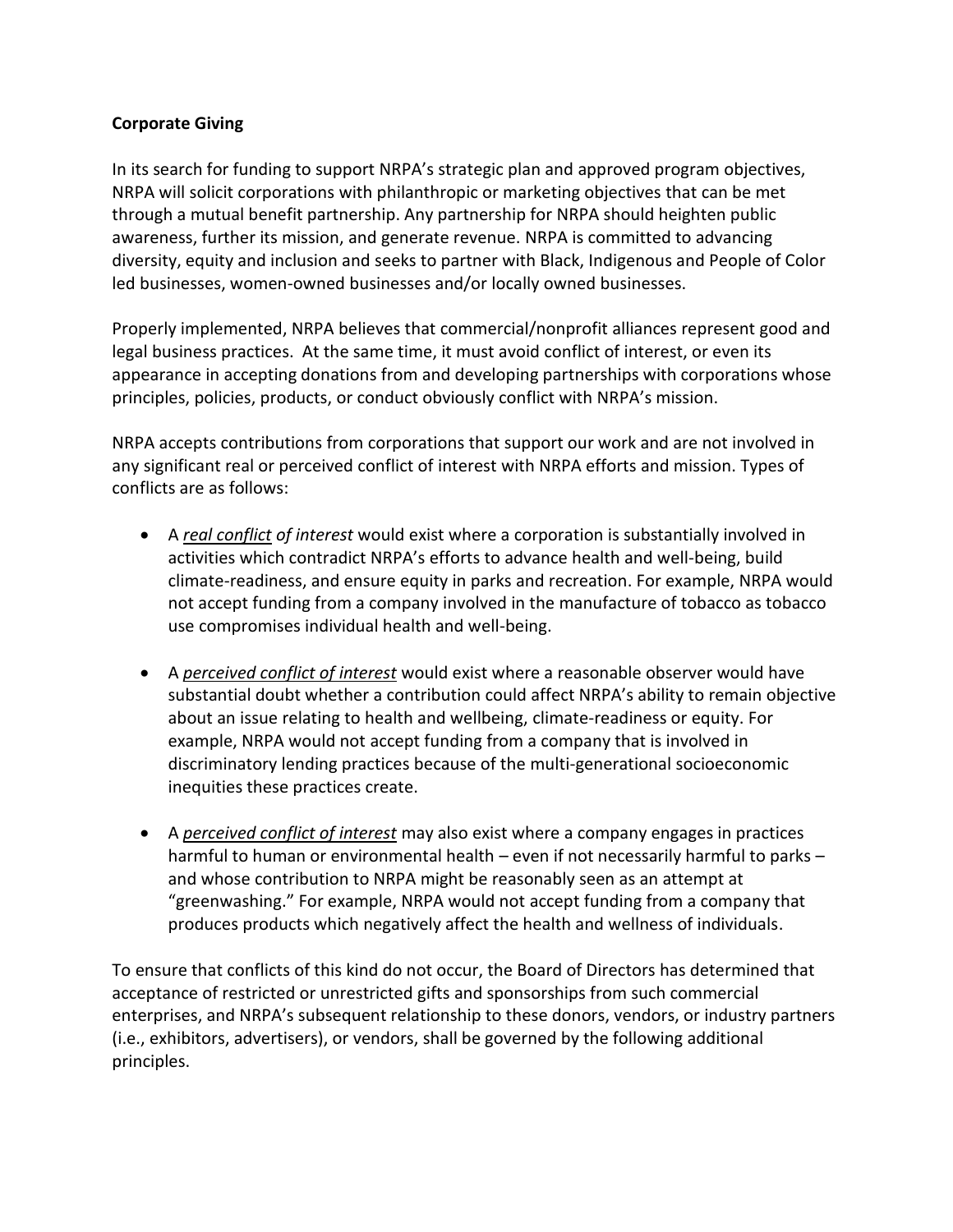1. When companies make or match contributions to charities at the direction of employees, NRPA considers those to be contributions of the employees and not the employer. In such a case, other than as required by law, the company will receive no recognition or acknowledgement for the contribution.

2. This policy does not apply to personal donations by a company's executives rather than from the company. In such a case, the company will receive no recognition or acknowledgement for the contribution.

3. This policy applies to contributions not only from a company but also from a company's foundation, and not only to cash contributions but also to marketing and sponsorship partnerships and in-kind donations.

4. NRPA will maintain its objectivity and control with respect to any product, service, program or activity that is developed, sponsored or supported with corporate funds. It will not permit influence by corporate sponsors beyond the usual input it normally seeks from stakeholders.

5. NRPA may accept funds from corporations to support the development, enhancement or implementation of its programs. NRPA will follow IRS guidelines and NRPA's procurement processes with regards to current or potential vendors.

6. There will be a written and signed contractual agreement between NRPA and the corporation for all gifts. This agreement will:

a. Satisfy all applicable legal standards.

b. Specify that upon request NRPA and the commercial entity will provide full disclosure of this agreement.

c. Specify terms and conditions for the use of NRPA's name and logo (additional details below).

d. Specify that NRPA has approval rights for all promotional material encompassed by this agreement.

7. Any reference by National Recreation and Park Association (NRPA) to any third-party product, advertisement, service, sponsor, or company, appearing in an NRPA publication, including but not limited to in social media, webpages or the Internet, does not constitute NRPA's endorsement or recommendation of the third-party product, advertisement, service, sponsor, or company. NRPA does not control, endorse, or accept any responsibility for the content or use nor does NRPA make any representation about a specific product, advertisement, service, sponsor, or company. NRPA is not responsible for the accuracy or reliability of any information, opinions, statements, or advice by these companies. References to corporations, their services, and products, are provided "as is" without any express, implied, or other warranties.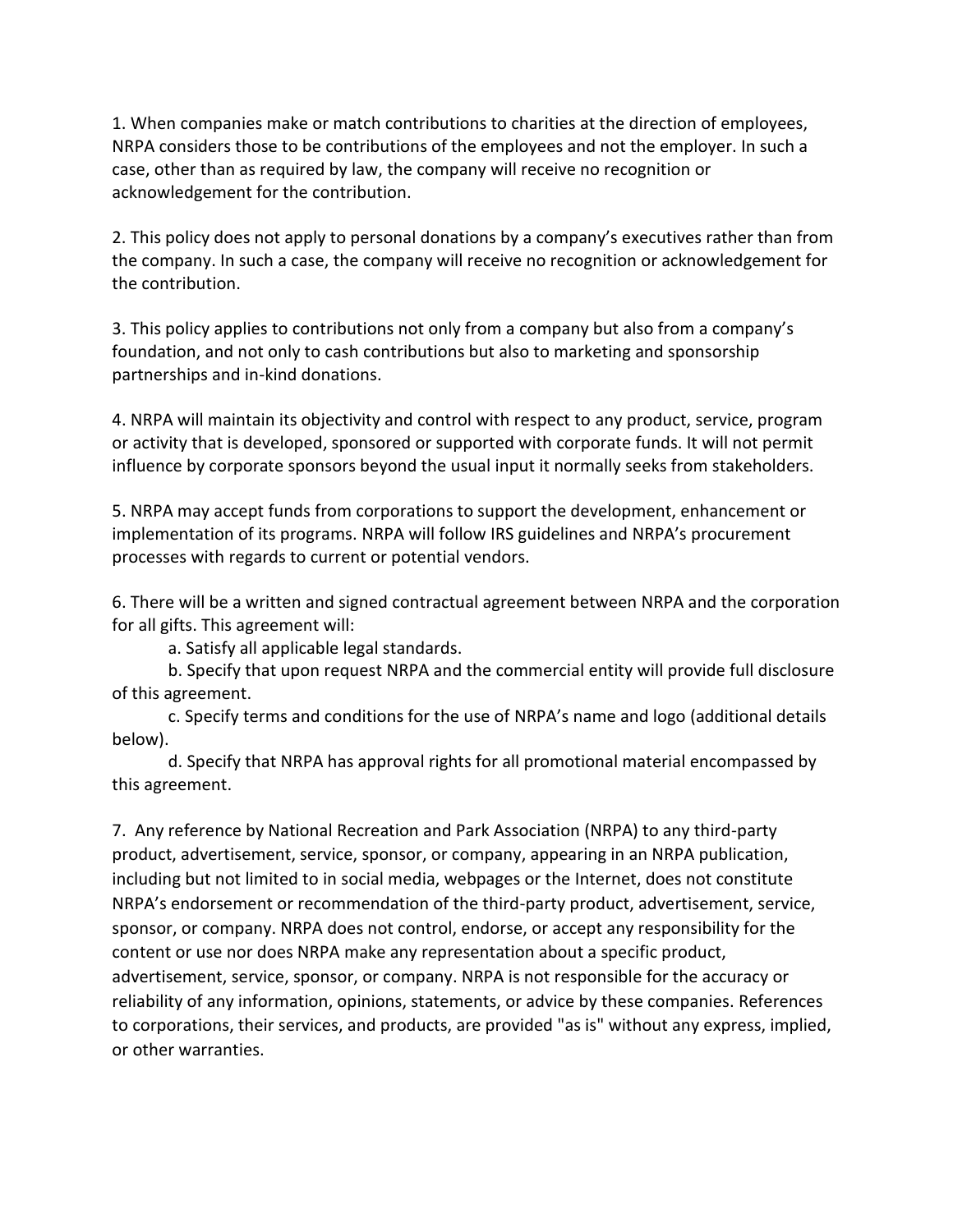8. NRPA reserves the right to not partner with companies that do not align with NRPA's mission and core pillars of equity, health and wellness, and conservation. Such companies include tobacco companies or their corporate subsidiaries, parents or foundations, companies that manufacture guns, and companies that produce products that adversely affect the health and wellness of individuals, sustainability of communities, and undermine equity in our society. NRPA screens partners and sponsors through a mission and pillar alignment review process conducted by the Gift Acceptance Committee.

9. In general, NRPA does enter into exclusive arrangements with corporate sponsors or donors. To best advance its mission, NRPA reserves exclusive partnerships for partners providing significant long-term investments and then exclusivity may only be granted for a specific activity for a defined time period if there is sufficient benefit and investment to NRPA.

10. NRPA requires access and approvals from the appropriate level of decision makers within the corporation, even when a third party, such as a PR or marketing firm is involved in the initial partnership exploration.

11. Partnerships with corporate sponsors or donors are intended to enhance NRPA's reputation and the integrity and credibility of the NRPA name and logos. Therefore, NRPA must approve all instances where its logo, trademark or intellectual properties or assets are utilized. The NRPA website(s) must be included on all promotion, events, and programs wherever possible to raise awareness about the organization and educate the public about the benefits of parks and recreation on the local community, where applicable.

12. Partnerships with corporate sponsors or donors may include employee volunteerism and contributions, approved in-kind donations, philanthropic donations, and other opportunities according to the needs of a program and the sponsorship agreement.

13. The following guidelines are applicable to any corporate commitment to make a contribution or donate a percentage of revenues to NRPA based on product sales or other consumer activity.

a. NRPA requires a minimum donation of \$10,000 to enter into cause marketing activities or a campaign and will align marketing activities to the level of donation.

b. Commercial Co-Ventures. An organization that engages in cause marketing activities with NRPA may be required to register in certain states as a "commercial co-venturer". A commercial co-venture is a relationship where a for-profit organization advertises that the purchase or use of goods, services, entertainment, or any other thing of value will benefit a charitable organization. The two key elements are the offer for sale of a product or service and a representation that the purchase will benefit a charity. If the product or service is being promoted in a state that requires commercial co-venturer registration, the organization conducting the program/promotion must file certain documents with the state's Attorney General's office (or other state-designated entity).